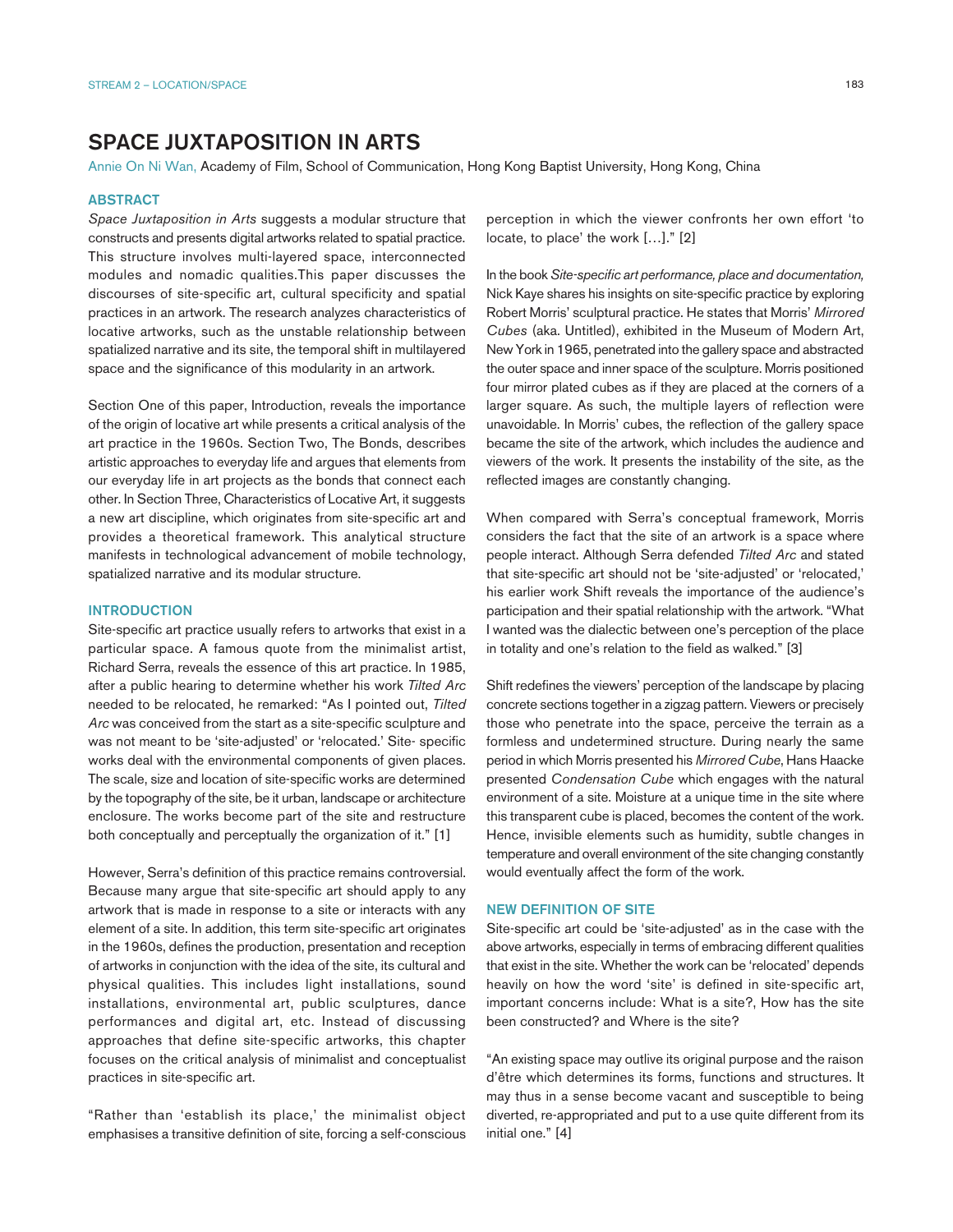Henri Lefebvre's *Production of space* affirms space is never absolute and neutral. Instead, the construction of space is a complex and bidirectional process based on social values, human perception and spatial practices. Anthropologist Marc Augé conceived *non-places* as places of transience according to their usage and human spatial practices. [5] The theory stresses that spatial practices are more significant than the physical space itself. It defines location as the name of a place, whereas space is defined as the physical/ architectural form and an end-product of spatial practice. As a consequence, the word site should be interpreted in a straightforward fashion as a location or place or space of events. Each period's or culture's construction of site is re-defined on the grounds of relevant, dominant social norms, time or practice, but not on any claim to be the prior truth. In other words, the concept of site is temporary and volatile.

The pioneering sound artist, Max Neuhaus, created one of the very first telematic sound performances *Radio Net* in 1977. It was a closed-loop radio network, which propagated a radio signal from one transmitter in a city to that of another city in the United States. The two-hour performance adopted communication technologies as a bidirectional process. *Radio Net*'s structure formed a cartography of radio wave spectra and an invisible landscape. We can see the technological advancement in this project and how technology affects an artwork's structure. The invisible network formed by multiple sites in this work, cannot be described by the theory of site-specificity, especially for Serra's rigid structure. Because a site in site-specific art usually refers to a certain space while this artwork was traveling across several places. The communication and interaction among audience in different places are inseparable to the artwork, so the connection among places and the idea of multiple sites become important, though none of the sites is superior.

As technology develops and art forms evolve, there are more and more artworks related to space and site which cannot be explained fully using Serra's theory. Recent digital art practices reveal the importance of shifting sociality in public spaces. They frame the virtual space as a place of events and social practice because this affects the way how we occupy space in the city. *Can You See Me Now?* was an urban game first exhibited at the b.tv festival 2002 in Sheffield, UK. It happened online and in the city at the same time. *Members of Blast Theory* (members) played against online players (avatars) in an online city. The game placed avatars at random locations on a virtual map while members appeared on the map according to their real time physical locations. The members tried to catch the avatars in real city space and they also exchanged information and tactics with others via walkietalkies. Once they caught an avatar, they would take a photo of that particular location in real city space.

In *Can You See Me Now?*, the virtual map space and the idea of presence in this work suggest an insight. The virtual map exists on the internet, where cultural interaction happens. Meanwhile, this map is an abstraction of the physical space, i.e. the cityscape. When the runners took pictures of places where they caught avatars, there is no doubt that the virtual players did not exist physically in those particular places. The spaces in this project are all superimposed, mixed up and blurred. Its site was a virtual map – an extension of the physical site. Yet, it engaged more people and created a network of complex, hybrid space, which could not be analyzed solely using the term site-specific. These spaces make a statement about what a site means in the twentyfirst century. Site nowadays should be interpreted as a space of events and an end-product of spatial practice. In addition, this space can be either physical, virtual or hybrid, similar to where interactions happen in *Can You See Me Now*?.

On the contrary, *Milk Project* created by Esther Polak, Ieva Auzina and RIXC – at Riga Center for New Media Culture in 2004, utilized the same technology, but a different approach towards space. This locative art project traced the production and transportation process of milk from Latvian cows. The artists invited farmers and drivers to wear GPS devices, interpreted the resulting data and created routes of how the milk was delivered from the udders of cows to consumers' plates. The structure of this work is simple enough. For instance, the content of the work depended on how people deliver milk and the short stories involved. The stories were documented in both text and images, presented in the form of a video installation. It is concerned with what was happening on the route which had been derived from and defined by spatial practice; the route does not exist if there is no milk delivered and it is a site defined by actions and culture. Also, it is meaningless not to just read the stories as a whole as coherence will not be achieved and as a result, one may not understand that the work revolves around the delivery process of milk. In other words, the entire entity was made up of connected stories that happened along the milk line and these constructed the spatialized narrative, which was specific to the line.The art group regarded the work as landscape art instead of addressing any cultural and political statements. The traces of movement depicted the activities of the participants involved and none of them was omnipresent. Their collaborative force and technology facilitated the digital landscape art. In both *Can You See Me Now?* and *Milk Project*, there were hybrid forms of spaces and their sites were complex. The term site-specificity is too weak to describe their states of flux and nomadic qualities.

However, digital art nowadays deals with locations, spaces and sites that mostly originated from site-specific art in the 1960s. They extend the idea of location, site, spatial practice and space. Moreover, due to the invention of telematics and mobile technologies, the original framework cannot explain the innovative discipline entirely. Neither can the rigid one from Serra's *Tilted Arc* nor the mutable form from *Mirrored Cubes* and *Condensation Cube.* This paper is not concerned with defining site-specific art for today's digital art practices. On the contrary, it is concerned with suggesting a new form of art and discourse about how to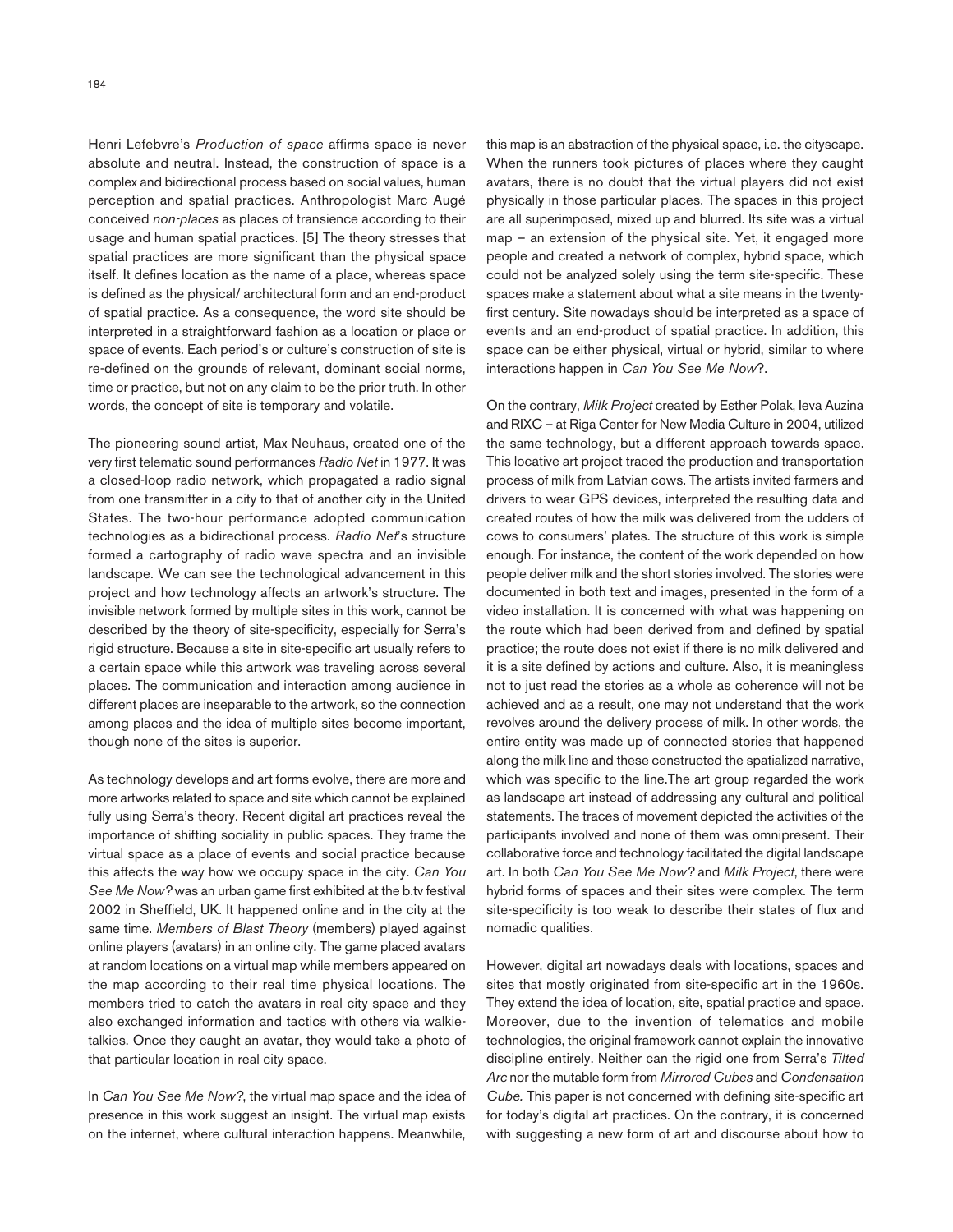appreciate this form of art, a new genre – locative art. It is also concerned with the notion of what the relationships among sites are, what the relationship between the site/ context is and where the site(s) is/ are. Most digital artworks, in relation to space, sites and mobile technologies, encompass a number of invisible elements from their sites. This multi-faceted model is comprised of audience participation, historical backgrounds, collective memories as well as different form of spaces.

### THE BONDS

Vito Acconci's *Following Piece* is a significant project in relation to art and everyday life practices in public spaces. Algorithms in art are sets of rules that artists create and during the process of art making; artists or softwares created by artists in digital art make decisions based on them. In this piece, Acconci's algorithm was first to pick random strangers on the streets, then until they disappeared and entered private spaces where he could not enter. This work was carried out every day for a month and he took video documentation. His own algorithm shows how artists contextualize public spaces and private spaces in art. It also emphasizes the uncontrollable nature of our movement in everyday life and public spaces. Acconci's algorithm decided his own movement in public spaces and this solely depended on actions of random strangers. This reflected how his movement and those related everyday life events were affected by external forces. In spite of ethical questions arising from this project, one of the major elements in the piece was role of the participants in public spaces and everyday life.

The multilayered space in his piece is worth paying attention to. When he was following his targets, he was aware that he was creating art. In other words, his space is an art space. However from his targets' perspective, the space is a public space. In this case, the contradictory definition of space proves that action defines space. Art originates from everyday life; it provides a channel and intersection between artists and their audience. Acconci's paradoxical structure framed the artwork and randomness in everyday life enriched its content. From collage paintings to performance and excursions, Dadaists embraced everyday life events as active ingredients in their practice. For example, Marcel Duchamp's famous ready-made sculpture *Fountain*. He exhibited an everyday life object, a standard urinal and signed it with a fake signature (R. Mutt). This artwork transformed what we normally regard as non-art into art. Besides Duchamp's anti-art innovation, Tzara and other Dadaists structured their works, especially for their performances and excursions, around the creation of an experience between dream and reality. Their claim of anti-art is the most ironic. They made art anti-art. Their lack of aesthetics becomes their aesthetics and also their manifestos.

"In documenting art on the basis of the supreme simplicity: novelty, we are human and true for the sake of amusement, impulsive, vibrant to crucify boredom […] I write a manifesto and I want nothing, yet I say certain things and in principle I am against manifestos, as I am also against principles […] I write this manifesto to show that people can perform contrary actions together while taking one gulp of fresh air; I am against action, for continuous contradiction and for affirmation too, I am neither for or against because I hate common sense." [6] Similar to their claims stated above, the way they interpret common sense is ironic too. Elements from everyday life in their works are the common sense (Duchamp's urinal object for example) and through their anti-art process (by exhibiting the urinal object in a museum), the anti-art object becomes art. The process involves setting up a situation and an experience which originates from everyday life and deconstructing it at the same time. Although art critics criticizes their bankruptcy in aesthetics (this is what they were aiming for), their innovation in creating new forms of experience and influence on their successors – Surrealism, Situationist International and Conceptual Art – cannot be ignored.

## ART AND EVERYDAY LIFE

Social activists or interventionists provoke their audience by presenting didactic messages and activate social changes, normally in public spaces. There are fundamental differences between this practice and artworks that involve public spaces. Art projects that involve public space do not necessarily aim for social change. Claes Oldenburg and Coosje van Bruggen transform everyday life objects and stereotypical objects into large public sculptures, such as *Balancing Tools* in Germany and *Cupid's Span* in San Francisco. Their monumental sculptures situated in different cities transform the public's perception of what sculptures are. The artists alter the scale of ordinary objects and these iconic images are often freely associated or have multiple meanings. These sculptures should be viewed as pure forms of objects, as monuments in public spaces that juxtapose with our everyday life. City spaces are stages of everyday life; they are full of meanings and are constantly being written or re-written. Hence, we regard cities (i.e. open public spaces) as spaces of everyday life events.

Spaces in everyday life are similar to these objects and they often can be rendered as different acts and be re-written. Sense of space and its definition are highly subjective and names of spaces are usually decided by urban planners, governments and authorities. As mentioned previously, Marc Augé stresses spatial practice of a certain space is far more important than that physical space. Hence a sense of space developed by a particular person depends on his/ her perception, memory of that space and practice in that space. Meanings and representations of spaces in everyday life are no longer static. The manifestation of each artwork is different from another and often merely depends on what kind of element in our everyday life has been selected. In 1998, French art critic Nicolas Bourriaud suggested the term *relational art*, which defined as art practice concerned with communities, human relations and social context. This art practice stands against art practices which concern an independent and private space. Since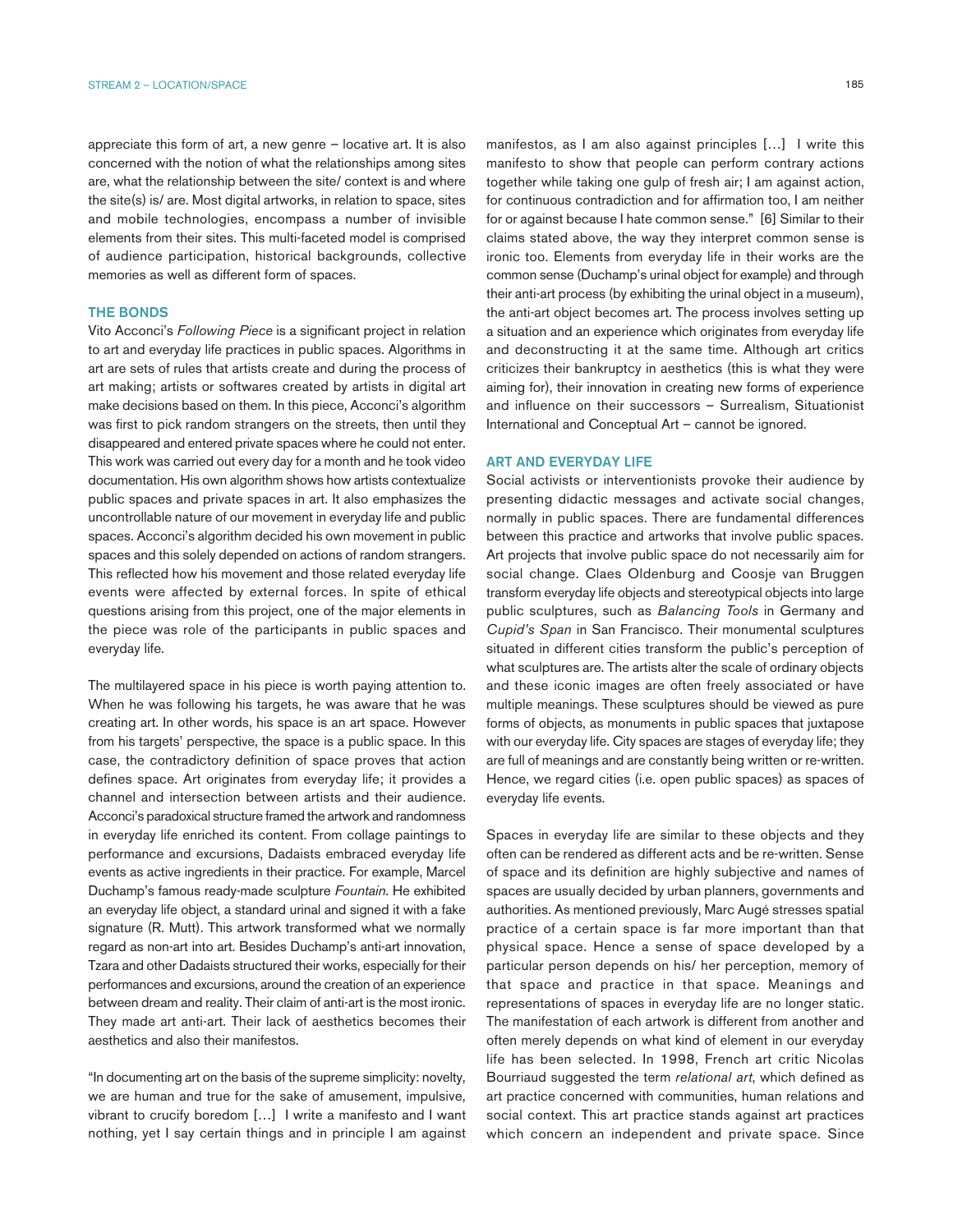relational art consists of a structure formed by collectivity and elements from our society, he also stated that methods of connecting each elements together become less visible.

"Art keeps together moments of subjectivity associated with singular experiences, be it Cezanne's apples or Buren's striped structures. The composition of this bonding agent, whereby encountering atoms manage to form a word, is, needless to say, dependent on the historical context. What today's informed public understands by 'keeping together' is not the same thing that this public imagined back in the nineteenth century. Today, the 'glue' is less obvious as our visual experience has become more complex, enriched by a century of photographic images, then cinematography (introduction of the sequence shot as a new dynamic unity), thus enabling us to recognize the 'world' as a collection of disparate elements (installation, for instance) that no unifying matter, no bronze, links." [7]

Bourriaud's definition of 'glue' can be seen as methods that artists select events and how they connect them together. Public space can also be regarded as a pool which is filled with everyday life events. Artists, such as Acconci, Claes Oldenburg and Coosje van Bruggen, have selected objects and events to form the bonds. According to Bourriaud, the bonds become more complex and they are not restricted to visual elements. Everyday life is an active ingredient in forming the bonds. There are no objections to how art relates to our society or it is a part of our culture, although revealing this relationship is not necessarily the ultimate goal. Instead, art should be unique and distinct in creating an experience.

Jacques Tati's film *Playtime*, is a perfect example of how visual and aural rhythms with futuristic everyday life experiences are synergized. It has been described as plotless and without stories, in contrast to those films with clear narratives and formalistic structures. Tati positions us in his rigid, technological and futuristic world and portrays the life of the main character (Hulot) as humorous and a person who fails at life. Hulot finds himself full of curiosity in this world, unlike other characters in the film. In the scene that shows he is waiting for a job interview, Tati emphasizes the sound of a telecommunication machine, stepping sound of an employee and the sound from a sofa, which Hulot sits on.

Cinema is a form of mirror, not absolutely accurate but selectively magnified and amplified. In *Playtime*, the bonds, in Bourriaud's term, especially in the scene mentioned, were those details in everyday life which often ignored by us. Tati emphasizes this surrealism of sound in our everyday life and this goes beyond what Bourriaud called 'cinematography (introduction of the sequence shot as a new dynamic unity),' instead, he creates new relationships among our everyday life, sound and visual images. The bonds turn invisible and more complex in installation art, as Bourriaud mentioned and it is also true in new media art. *Milk Project*, referred earlier in Introduction, reveals different disparate elements keep together and forms a unique world. Participants from different locations along the milk line told stories about how milk was delivered and these stories rewrote meanings of locations. One of the stories told by Janis Simsons (one of the participants), who is a milk farm, showed his work schedule in a particular day. On the web archive of this project, artists chose not to show the names of participants' locations (e.g Janis Simsons'), instead, they showed their GPS coordinates, animations of their recorded movements and their stories in text. The audience perceive participants' locations as spots along the milk line and these spots are spots of memories and cultural practice in this project. The names of locations are no longer important to audience. Meanwhile, all spots are bonded through actions and movements of the participants and this bonds are invisible and inaudible.

From dadaism, film to new media art and locative media, artists select events in everyday life and create selectively magnified worlds, the space in these worlds can be multilayered, contradictory and overlapping. This includes actions, visual, aural, cultural and psychological elements. Most of them manipulate events in everyday life as content of their works but their strategies, structures and approaches are different.

## CHARACTERISTICS OF LOCATIVE ART

The term 'Locative Media,' coined by Karlis Kalnins, refers to digital art practices in relation to either physical, cultural, epistemological or contextual elements or ubiquitous technologies. [8] Before the birth of the term, art practices from Thomas Philippoteaux's paintings to Waag Society's *Amsterdam Realtime*, revealed the engagement of locative-ness in various art practices.

In most of the locative artworks, artists concern with spatial relationship, rather than the space or the site itself. But due to our more complex sensory experience nowadays, the audience no longer sees the artworks to be happening in nineteenth century. They become active in viewing the artworks. Waag Society, Esther Polak and Jeroen Kee created the project *Amsterdam Realtime* in 2001. Public audiences in Amsterdam were invited to be equipped with a portable tracer device developed by Waag Society. The devices kept track of their positions by using GPS technology and data synchronized with that stored in a central server in realtime. The visualized data would then be shown on a map. The map does not contain any streets names, landmarks or buildings. Instead, it contains traces of human movements. Another locative sound art example, Christina Kubisch chooses the invisible electromagnetic waves in *Electrical Walk* and creates sonic narratives within different cities. *Electrical Walk* is an outdoor installation which consists of lots of electrical wires. It employs custom made headphones that detect inaudible electromagnetic waves emitted by both wires and different objects in the city, such as ambulances, neon lights and convert them into sound. The project has been exhibited in various cities.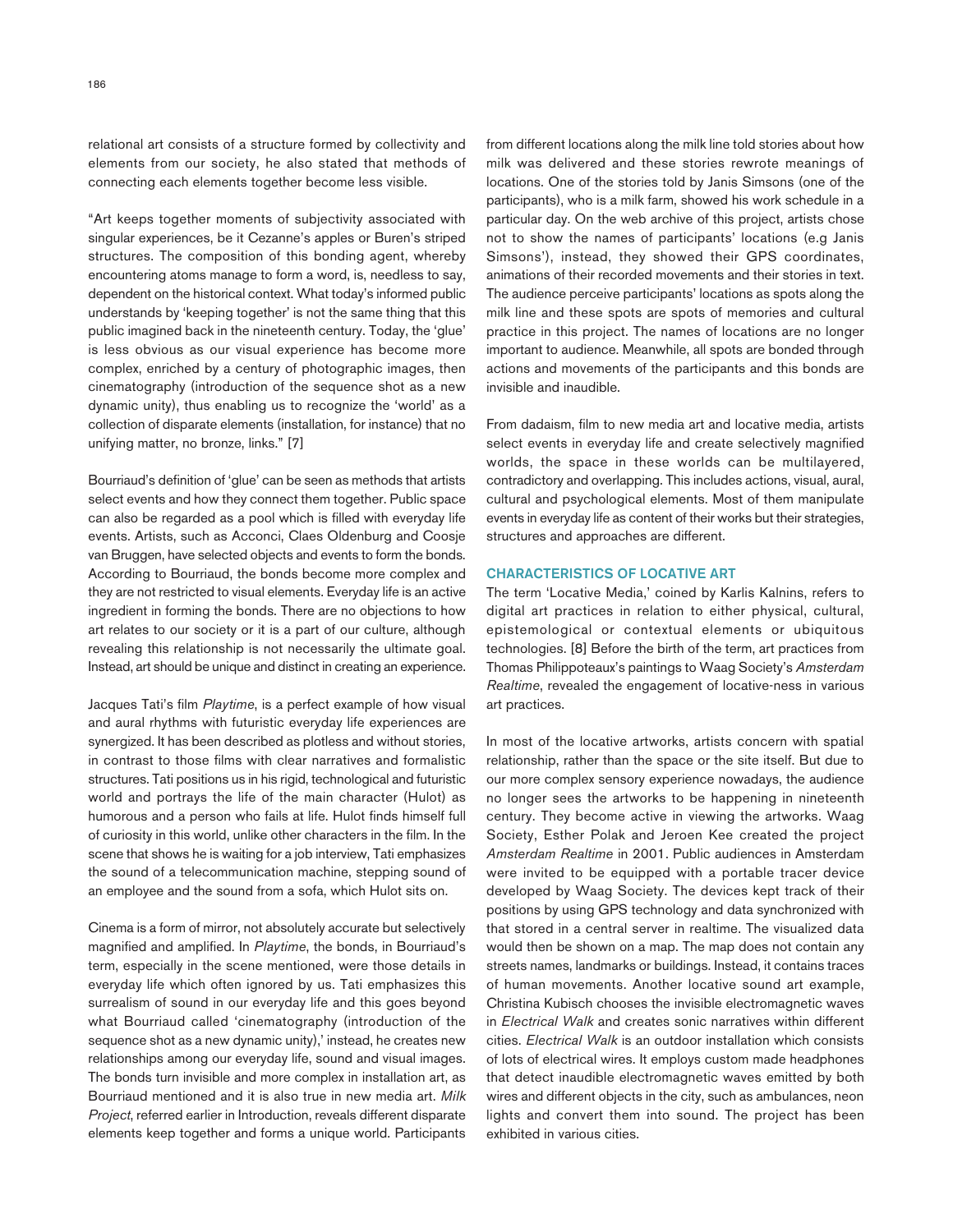## MULTILAYERED SPACE

Anthony Dunne and Fiona Raby described hertzian space as an interface between human and electrical devices."We are experiencing a new kind of connection to our artificial environment. The electronic object spread over many frequencies of the electromagnetic spectrum, partly visible, partly not. Sense organs function as transducers, converting environmental energy into neutral signals." [9]

In Kubisch's work, technology used in different sites are the same and different sites and cities and movements from the audience enrich the content with the invisible, 'hertzian' space. This unique sonic experience differs from one location to another. In other words, the most important elements of an artwork are how the artwork is structured around the idea of spatial practice and how different locations affect the artwork but not the kind of high-end technology involved. Kubisch's piece cannot be located inside a gallery or museum and most of the locations that she chooses are cities. These cities provide rich spectra of electromagnetic waves. In each city, the sound is different from one to the other, though the technology used are the same. The sound foregrounds the importance of everyday life, spatial practice, the 'hertzian' space and how the electromagnetic spectrum in a particular location affects the work as a whole. In her work, sites are important but they are not site-specific, because the 'hertzian' space is volatile and invisible. The space itself is in a state of flux and the sites are important to the work due to the activities of electromagnetic spectra happen there, in other words, the spatial practice in a particular site is important, rather than the physical space.

As Kubisch situates the work in different public spaces, this giving a more complex structure. She relocates the artwork and the audience in *Electrical Walk*s transforms the public space into an art space together with the artist, through their movements in the city. A more recent example of locative art is *Serendipitor* by Mark Shepard. This iphone navigation app provides alternative routes to users and suggests actions, such as taking a photo, picking a flower. Users enter an origin and a destination, then the app will map a route between them. They can also choose to increase or decrease the complexity of the routes. When users reach the destinations, they can choose to send emails and share their routes and steps they took with others.

This work adopts a similar approach to Kubisch's. Spatial practices in both projects are the active ingredients. Shepard even gives more freedom to users and due to the technological advancement, the users can now experience the artwork wherever they are. The iphone app provides alternative routes for the users and presents another kind of cartography, which differs from normal routes provided by online map applications. Those routes are usually longer than we normally take and encourage users to explore our environment in everyday lives. Yet, this personal experience has been guided by some simple instructions in the app. *Serendipitor* is another example of how art transforms space and sites of the artwork become indistinct.

In Acconci's *Following*, the artist experienced the art space that is created by himself while others, such as persons he followed, experienced an everyday life public space. This concept expands in *Serendipitor*, since users experience and create art spaces, together with the artist. These spaces are multilayered and overlapped. Furthermore, sites in this artwork could be anywhere in the world with an internet connection, hence its sites are hybrid in form. In addition to Karlis Kalnins' definition of locative media, one of the unique characteristic of locative art is how artists include everyday life events, i.e. actions in public space. Artists structure these events in order to transform the public space as well as the spatial relationship between the artwork and the audience.

#### **MODULARITY**

A similar practice to locative art is telematic art. It is defined as artworks adopting telematic technology, such as the mobile phone and other telecommunication devices. One of the telematics artworks, Heath Bunting's *Kings Cross Phone-In* in 1994, opened up new possibilities of performance art and the participants were aware of their actions. Bunting created a webpage, described the project and what people needed to do if they wanted to join the project. He also listed a pay phone number at Kings Cross station he would call during the performance. The artist observed the listed phone numbers' activities at the station and summarized events into a written report. Kings Cross in London became the main site of the piece while the distributed network covered locations where people telephone in. This work emphasizes the communities and the network but in actual fact, it had a main, central site. No other sites were superior to the main site. On the contrary, in Shepard's work, all users' inputs are important and the sites (users' locations) in the network are equally important.

Internet art is distinguished by real-time and virtual space while in locative art, such as *Serendipitor*, the transient and mobile natures stand out. In *Serendipitor*, there are multiple sites involved and qualities of different locations are highly important. However, the definition of site in locative art is no longer limited to physical, discrete spaces. Instead, it may involves 'hertzian,' virtual or hybrid space. Furthermore, qualities of different locations, i.e audiences' actions and the environment, are constantly changing, hence these qualities affect the user's experience in *Serendipitor*. Another feature of this kind of art is modularity and in *Serendipitor*, each user's interaction in a location can be considered as a module. This modular structure, which outlined in a book of Lev Manovich as one of the principles of new media. The established media art scholar depicts a new form of media art in terms of content and structure. He states: "This principle can be called 'fractal structure of new media.' Just as a fractal has the same structure on different scales, a new media object has the same modular structure throughout. Media elements, be it images, sounds, shapes or behaviors, are represented as collections of